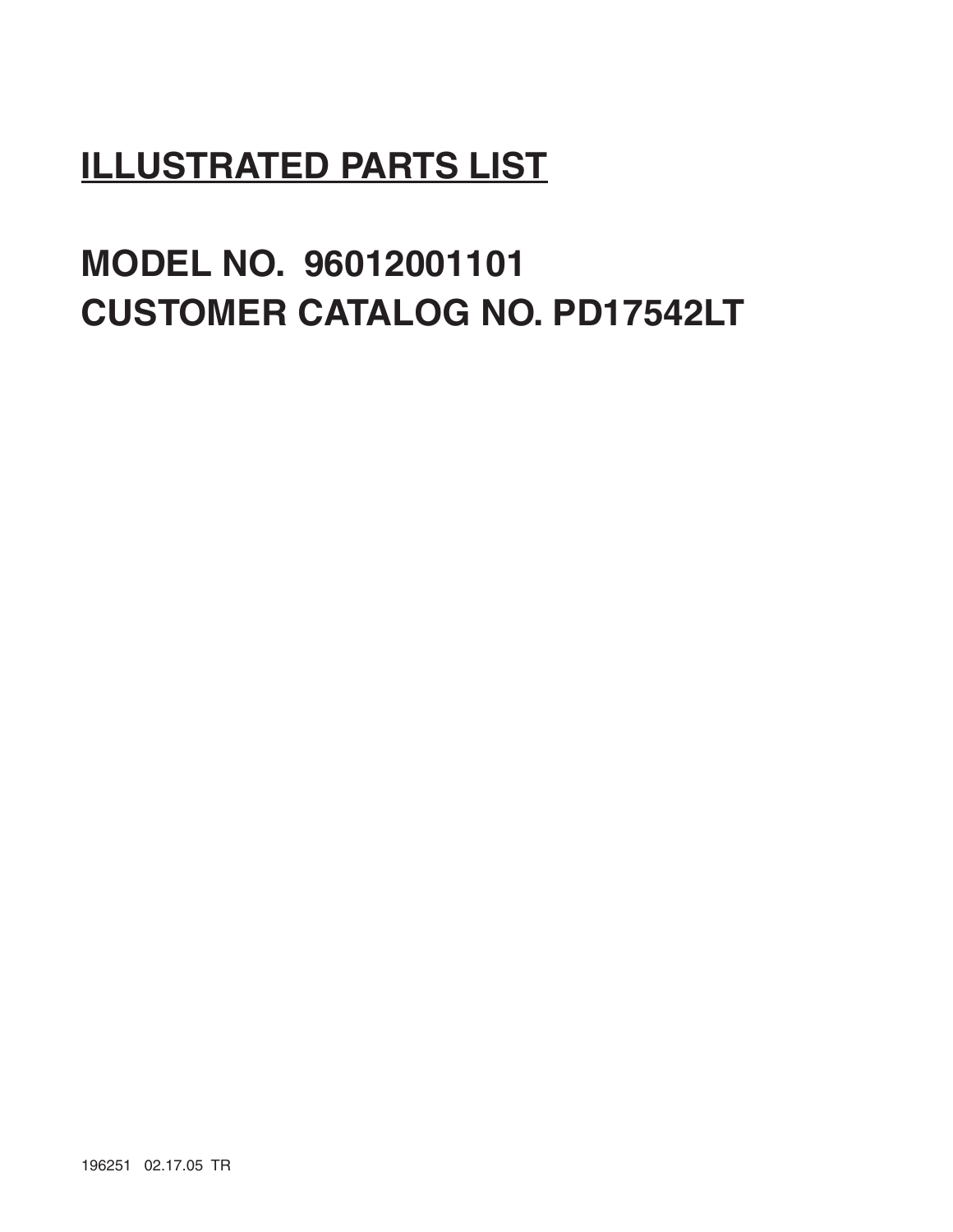**TRACTOR - - MODEL NUMBER PD17542LT (96012001101)**

**DECALS**



WHEELS & TIRES *KEY PART* 



| KEY<br>NO. | PARI<br>NO. | <b>DESCRIPTION</b>                   |
|------------|-------------|--------------------------------------|
|            | 59192       | Cap Valve Tire                       |
| 2          | 65139       | <b>Stem Valve</b>                    |
| 3          | 124157X     | Tire F Ts 15 x 6 0 - 6 Service       |
| 4          | 59904       | Tube Front (Service Item Only)       |
| 5          | 106732X624  | Rim Asm 6" Front Service             |
| 6          | 278H        | Fitting Grease (Front Wheel Only)    |
| 7          | 9040H       | Bearing Flange (Front Wheel<br>Only) |
| 8          | 106108X624  | Rim Asm 8" Rear Service              |
| 9          | 123969X     | Tire R Ts 18 x 8.5-8 Service         |
| 10         | 7152J       | Tube Rear (Service Item Only)        |
| 11         | 104757X428  | Cap Axle 1 50 x 1 00                 |
|            | 144334      | Sealant, Tire (10 oz. Tube)          |
|            |             |                                      |

**NOTE:** All component dimensions given in U.S. inches 1 inch =  $25.4 \, \text{mm}$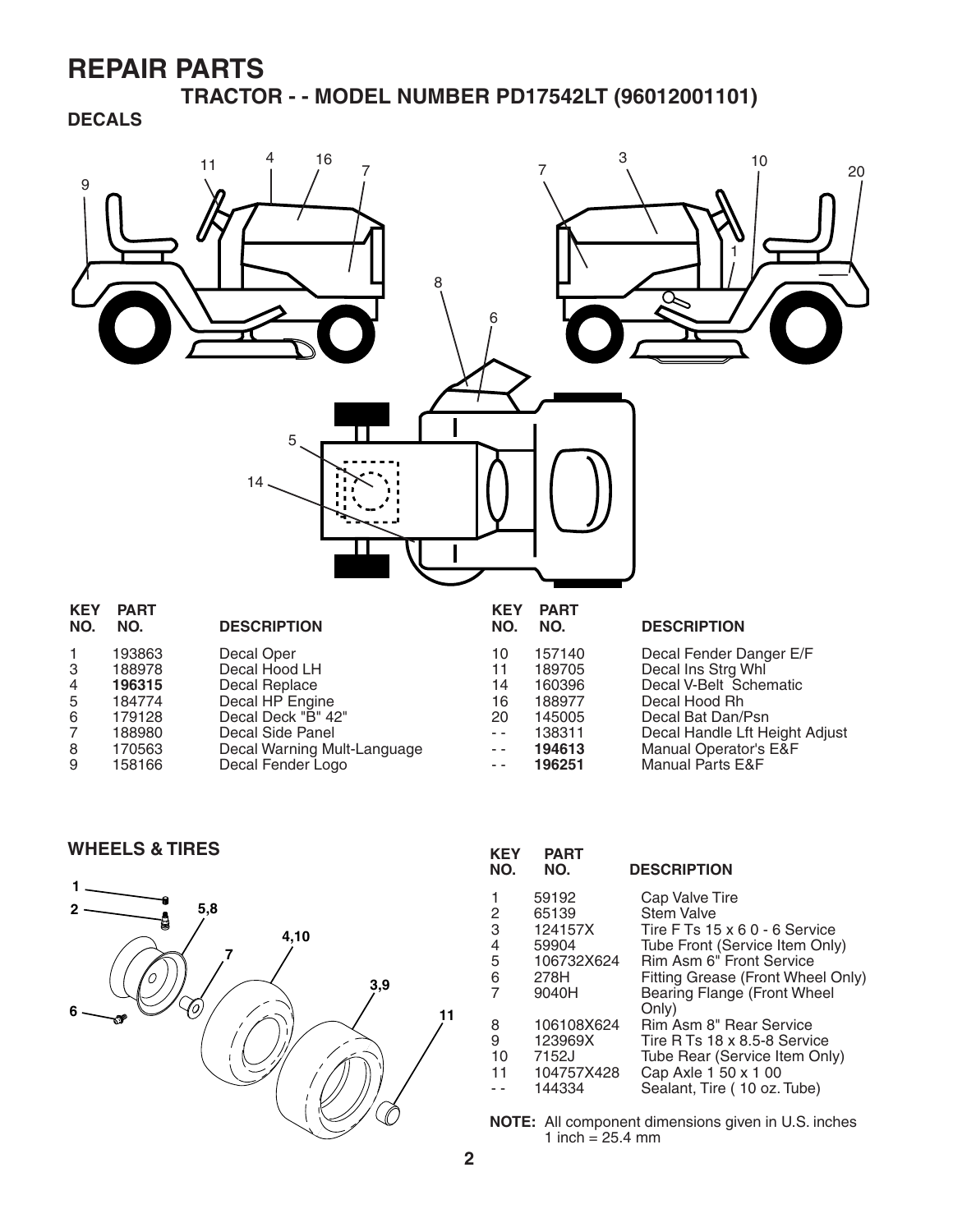**TRACTOR - - MODEL NUMBER PD17542LT (96012001101) SCHEMATIC**

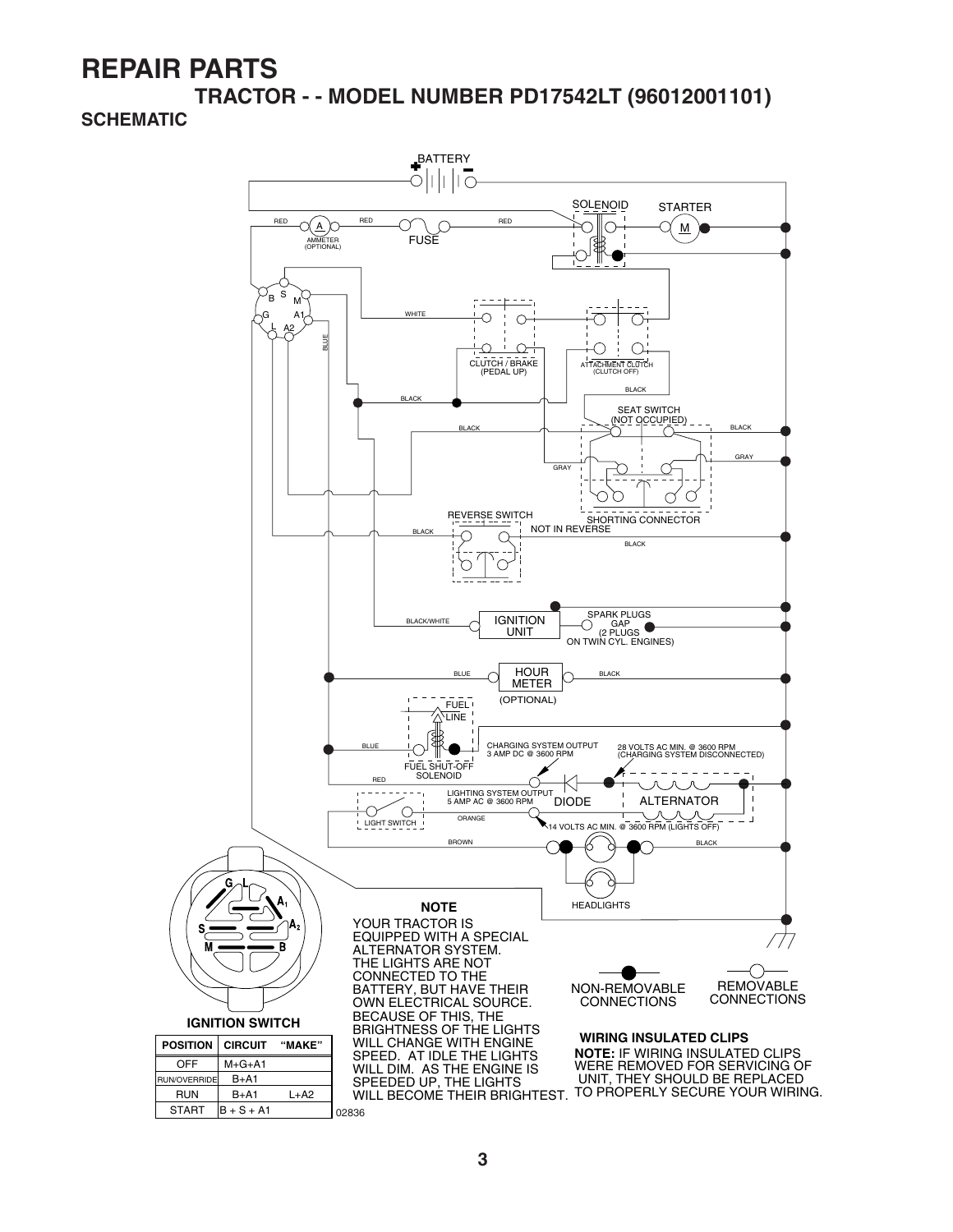**TRACTOR - - MODEL NUMBER PD17542LT (96012001101) ELECTRICAL**

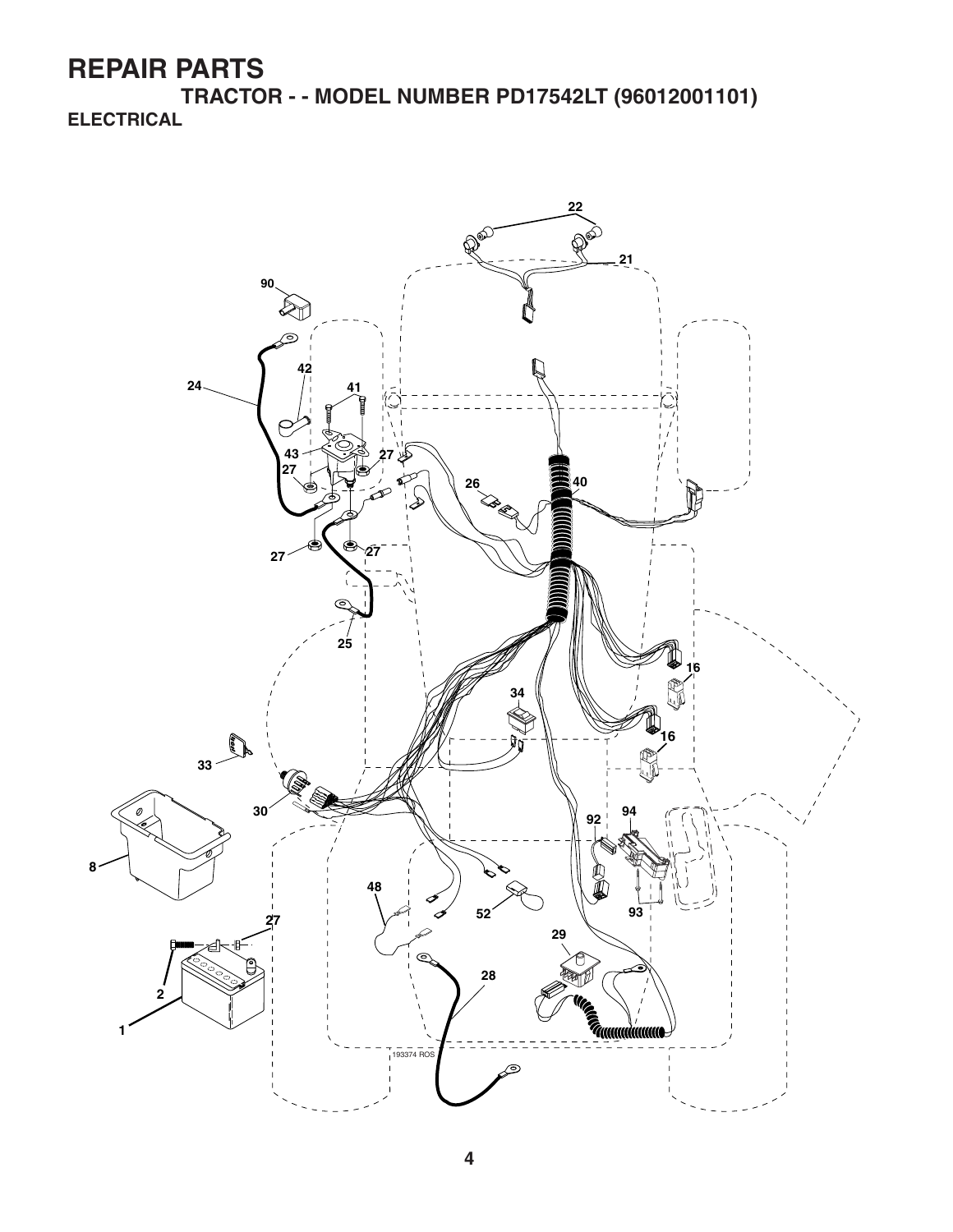#### **TRACTOR - - MODEL NUMBER PD17542LT (96012001101) ELECTRICAL**

| KEY            | <b>PART</b>         |                                                      |
|----------------|---------------------|------------------------------------------------------|
| NO.            | NO.                 | <b>DESCRIPTION</b>                                   |
| 1              | 163465              | Battery 12 Volt 25 Amp                               |
| $\overline{2}$ | 74760412            | Bolt Hex Hd 1/4-20 unc x 3/4                         |
| 8              | 176689              | <b>Box Battery</b>                                   |
| 16             | 176138              | Switch Interlock Push -In                            |
| 21             | 183759              | Harness Asm Light W/4152J                            |
|                | 22 4152J            | Bulb Light #1156                                     |
| 24             | 4799J               | Cable Battery 6 Ga. 11"red                           |
|                | 25 146147           | Cable Battery 6 Ga. w/16 wire, red                   |
|                | 26 175158           | Fuse 20 AMP                                          |
| 27             | 73510400            | Nut Keps Hex 1/4-20 unc                              |
| 28 —           | 4207J               | Cable Ground 6 Ga. 12" black                         |
|                | 29 192749           | Switch Seat                                          |
|                | 30 193350           | Switch Ign                                           |
|                | 33 140401           | Key Ign                                              |
|                | 34 110712X          | Switch Light/Reset                                   |
|                | 40 193374           | Harness Ign                                          |
|                | 41 71110408         | Bolt Blk Fin Hex 1/4-20 x 1/2                        |
| 42             | 131563              | Cover Terminal Red                                   |
| 43             | 178861              | Solenoid                                             |
|                | 48 140844           | Adapter Ammeter                                      |
| 52             | 141940<br>90 180449 | <b>Protection Wire Loop</b><br><b>Cover Terminal</b> |
|                | 92 193465           | Harness Pigtail Reverse Switch                       |
|                | 93 192540           | Screw Plastite 10-14 x 2.0                           |
| 94             | 191834              | Module Reverse ROS                                   |
|                |                     |                                                      |

**NOTE:** All component dimensions give in U.S. inches 1 inch =  $25.4$  mm.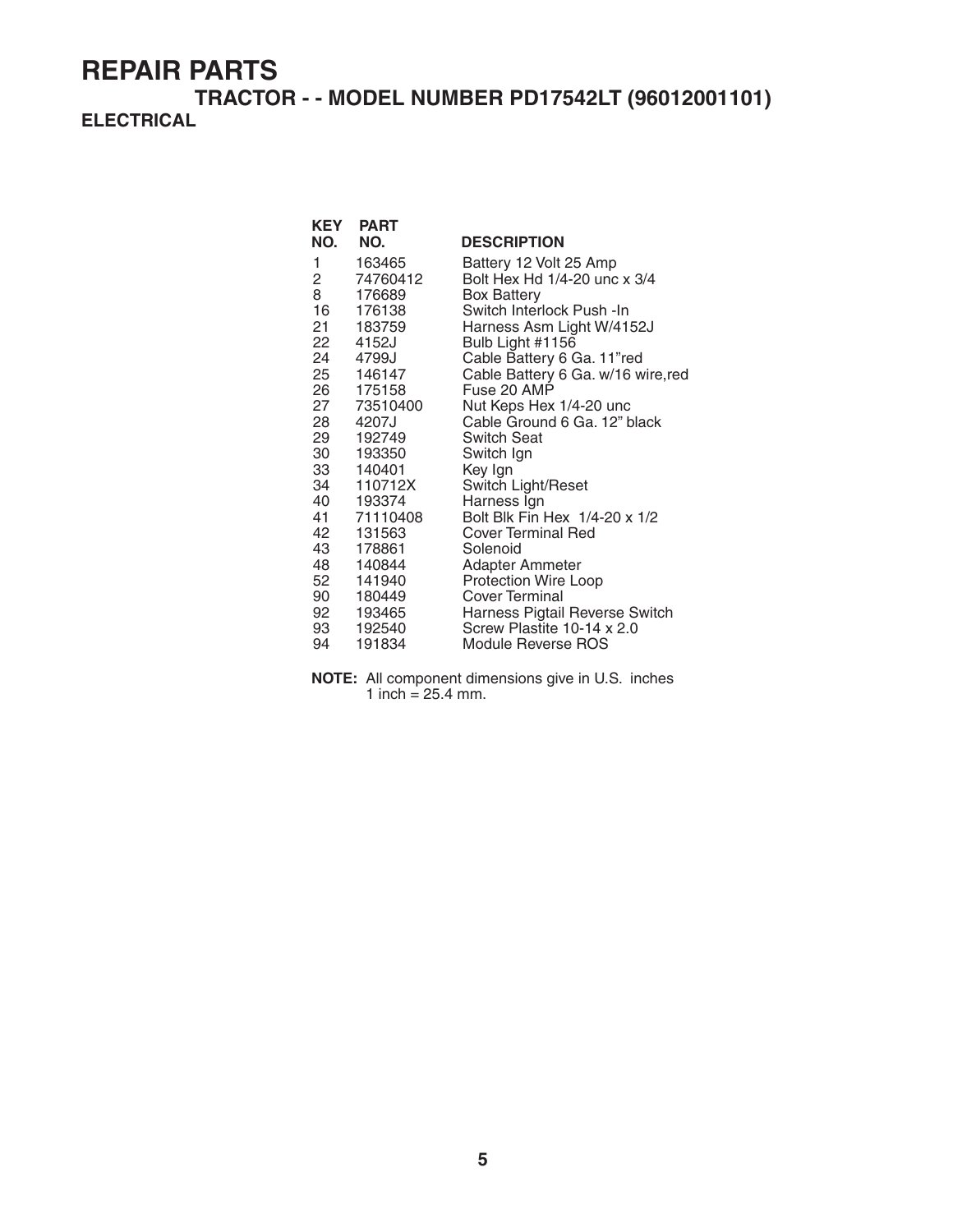**TRACTOR - - MODEL NUMBER PD17542LT (96012001101) CHASSIS AND ENCLOSURES**

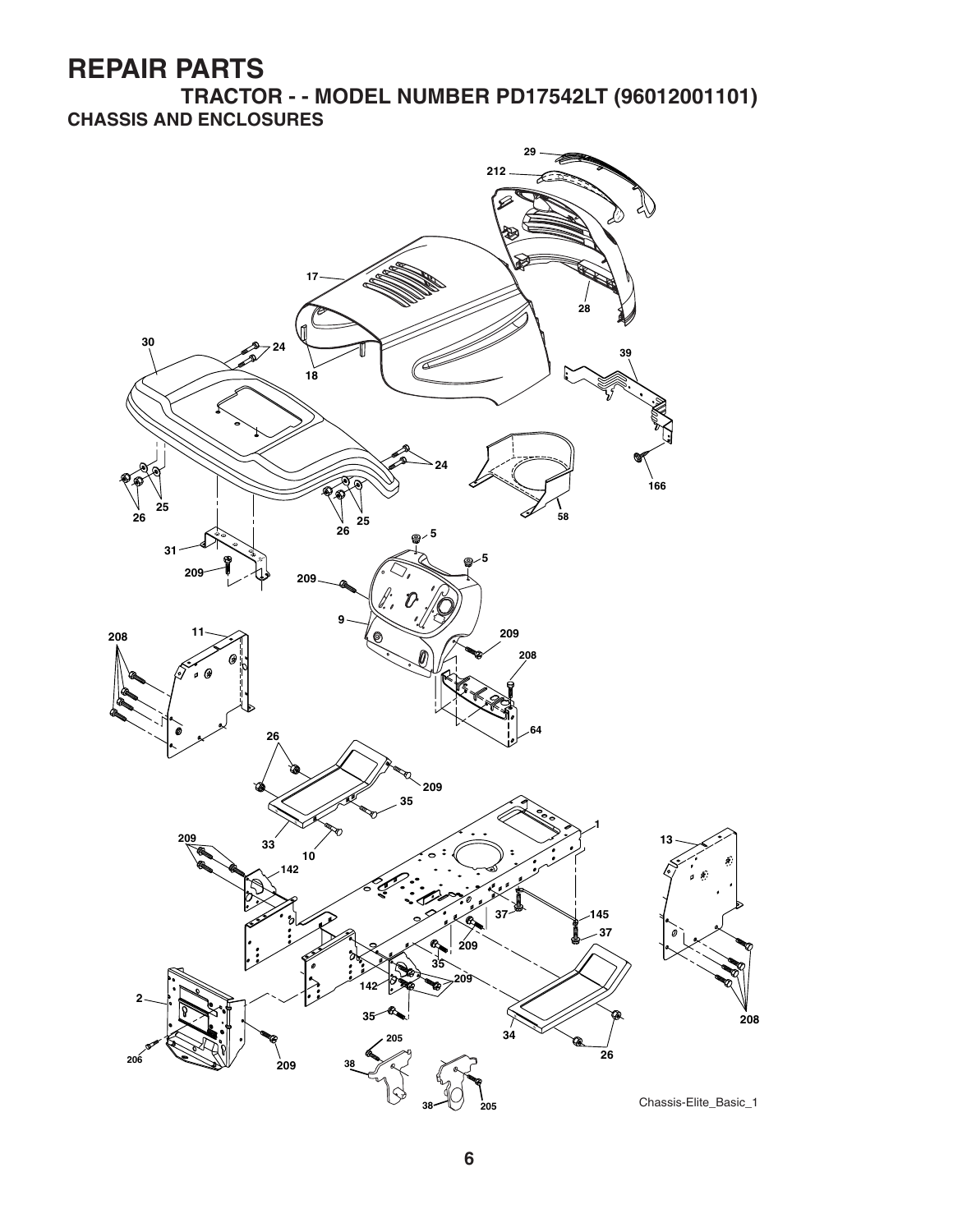#### **TRACTOR - - MODEL NUMBER PD17542LT (96012001101) CHASSIS AND ENCLOSURES**

| <b>KEY</b><br>NO. | <b>PART</b><br>NO.    | <b>DESCRIPTION</b>                                  |
|-------------------|-----------------------|-----------------------------------------------------|
| 1                 | 174619                | Chassis                                             |
| $\overline{c}$    | 176554                | Drawbar                                             |
| 5                 | 155272                | Bumper Hood/Dash                                    |
| 9                 | 193510X010            | Dash                                                |
| 10                | 72140608              | Bolt Carriage 3/8-16 x 1                            |
| 11                | 174996                | Panel Dash Lh                                       |
| 13                | 179174X010            | Panel Dash Rh                                       |
| 17<br>18          | 183394X428<br>126938X | Hood                                                |
| 24                | 74780616              | <b>Bumper Hood</b><br>Bolt Fin Hex 3/8-16 x 1 Gr. 5 |
| 25                | 19131312              | Washer 13/32 x 13/16 x 12 Ga.                       |
| 26                | 73800600              | Nut Lock Hex W/Ins 3/8-16 unc                       |
| 28                | 183826                | Grille                                              |
| 29                | 183824X599            | Lens                                                |
| 30                | 192526X428            | <b>Fender Footrest STLT Pnt</b>                     |
| 31                | 136619                | <b>Bracket Support Fender</b>                       |
| 33                | 179716X428            | Footrest Pnt Lh                                     |
| 34                | 179717X428            | Footrest Pnt Rh                                     |
| 35                | 72110606              | Bolt Rdhd Sht Sqnk 3/8-16 x 3/4                     |
| 37                | 17490508              | Screw Thdrol 6/16-18 x 1/2 TYT                      |
| 38                | 175710                | Bracket Asm. Pivot Mower Rear                       |
| 39                | 174714                | <b>Bracket Pivot</b>                                |
| 58                | 150127                | Duct Air                                            |
| 64                | 154798                | Dash Lower STLT<br><b>Plate Reinforcement STLT</b>  |
| 142<br>145        | 175702<br>156524      | Rod Pivot Chassis/Hood                              |
| 166               | 171875                | Screw HWHD Hi-Lo #13-16 x 5/8                       |
| 205               | 17490608              | Screw Thdrol 3/8-16 x 1-1/4                         |
| 206               | 170165                | Bolt Shoulder 5/16-18                               |
| 207               | 17670508              | Screw Thdrol 5/16-18 x 1/2                          |
| 208               | 17670608              | Screw Thdrol 3/8-16 x 1/2                           |
| 209               | 17000612              | Screw Hex Wsh Thdr. 3/8-16 x 3/4                    |
| 212               | 183823                | Insert Lens Reflect                                 |
| 278               | 191611                | Screw 10 x 3/4 Single Lead-Hex                      |
| $\overline{a}$    | 187801                | <b>Plug Dome</b>                                    |
| $ -$              | 5479J                 | Plug Btn Blk .359                                   |

| <b>NOTE:</b> All component dimensions given in U.S. inches |
|------------------------------------------------------------|
| 1 inch = $25.4 \text{ mm}$                                 |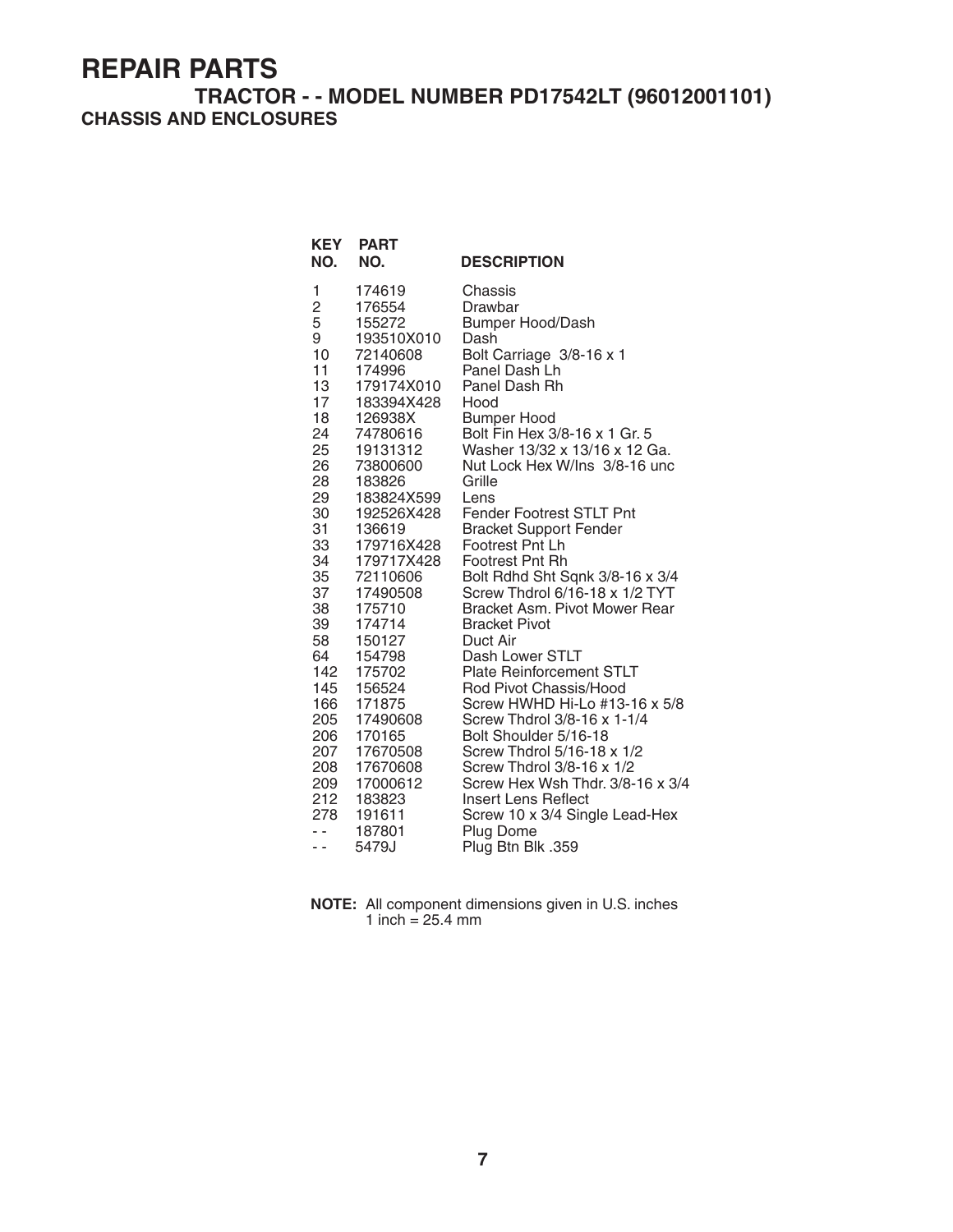**TRACTOR - - MODEL NUMBER PD17542LT (96012001101)**

**DRIVE**

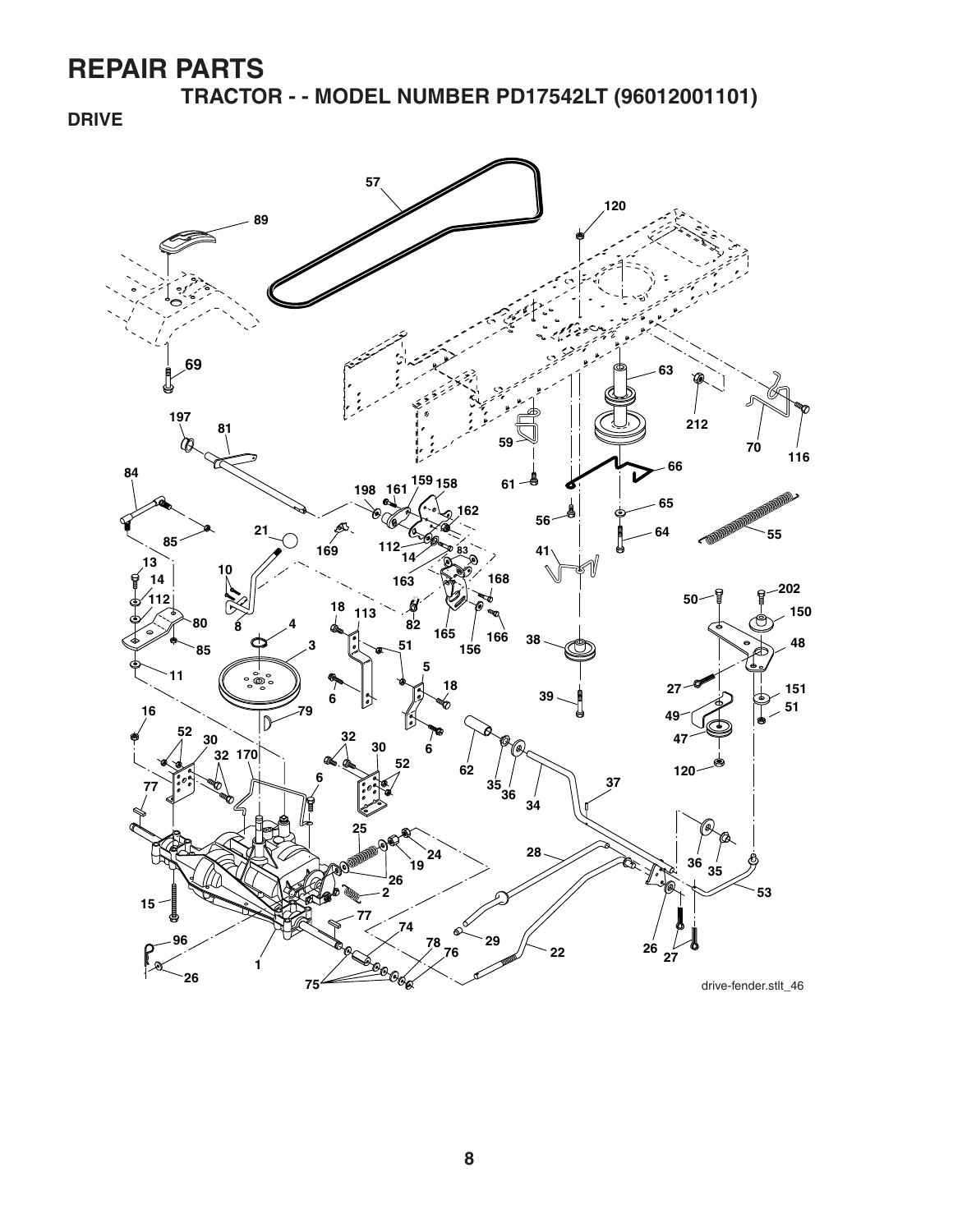#### **TRACTOR - - MODEL NUMBER PD17542LT (96012001101)**

#### **DRIVE**

| <b>KEY</b><br>NO. | <b>PART</b><br>NO.   | <b>DESCRIPTION</b>                                                 | <b>KEY</b><br>NO. | <b>PART</b><br>NO.         | <b>DESCRIPTION</b>                                              |
|-------------------|----------------------|--------------------------------------------------------------------|-------------------|----------------------------|-----------------------------------------------------------------|
| 1                 | .                    | Transaxle Peerless (206-545C)<br>(Order parts from transaxle manu- | 62<br>63          | 8883R<br>175410            | Cover Pedal Blk Round<br>Engine Pulley                          |
|                   |                      | facturer)                                                          | 64                | 173937                     | <b>Bolt Hex</b>                                                 |
| $\overline{c}$    | 146682               | Spring Return Brake T/a Zinc                                       | 65                | 10040700                   | Washer Lock Hvy Hlcl Spr 7/16                                   |
| 3                 | 123666X              | Pulley Transaxle 18" tires                                         | 66                | 154778                     | Keeper Belt Engine Foolproof                                    |
| 4                 | 12000028             | Ring Retainer # 5100-62                                            | 69                | 142432                     | Screw Hex wsh HiLo 1/4 x 1/2 unc                                |
| 5                 | 121520X              | Strap Torque 30 Degrees                                            | 70                | 134683                     | Guide Belt Mower Drive RH                                       |
| 6                 | 17000512             | Screw 5/16-18 X 3/4                                                | 74                | 109502X                    | Spacer Axle                                                     |
| 8                 | 192706               | Rod Shift Fender Adjust Lt                                         | 75                | 121749X                    | Washer 25/32 x 1 1/4 x 16 Ga.                                   |
| 10<br>11          | 76020416<br>105701X  | Pin Cotter 1/8 X 1 Cad<br>Washer Plate Shf 388 Sq Hole             | 76<br>77          | 12000001<br>123583X        | E-ring #5133-75<br>Key Square 2 0 x 1845/1865                   |
| 13                | 74550412             | Bolt 1/4-28 Unf Gr. 8 W/Patch                                      | 78                | 121748X                    | Washer 25/32 x 1-5/8 x 16 Ga.                                   |
| 14                | 10040400             | Washer Lock Hvy Helical                                            | 79                | 2228M                      | Key Woodruff #9 3/16 x 3/4                                      |
| 15                | 74490544             | Bolt Hex FLGHD 5/16-18 Gr. 5                                       | 80                | 131486                     | Arm Shift                                                       |
| 16                | 73800500             | Nut Lock Hex w/ins 5/16-18                                         | 81                | 165594                     | Shaft Asm Cross Tapered PMST/                                   |
| 18                | 74780616             | Bolt, Fin Hex 3/8-16 unc x 1 Gr. 5                                 |                   |                            | 20                                                              |
| 19                | 73800600             | Nut Lock 3/8-16 Unc                                                | 82                | 165711                     | Spring Torsion T/a                                              |
| 21                | 106933X              | Knob                                                               | 83                | 19171216                   | Washer 17/32 x 3/4 x 16 Ga.                                     |
| 22                | 130804               | Rod Brake Blk Zinc 26 840                                          | 84                | 166229                     | Link Transaxle PMST/18" Zinc                                    |
| 24                | 73350600             | Nut Hex Jam 3/8-16 unc                                             | 85                | 150360                     | Nut Lock Center 1/4 - 28 FNTHD                                  |
| 25                | 106888X              | Spring Rod Brake 2 00 Zinc                                         | 89                | 192054X428                 | <b>Console Shift STLT</b>                                       |
| 26<br>27          | 19131316<br>76020412 | Washer 13/32 x 13/16 x 16 Ga.<br>Pin Cotter 1/8 x 3/4 Cad          | 96<br>112         | 4497H<br>19091210          | <b>Retainer Spring 1"</b><br>Washer 9/32 x 3/4 x 10 Ga.         |
| 28                | 175765               | Rod Brake Parking LT/YT                                            | 113               | 127285X                    | Strap Torque LT                                                 |
| 29                | 71673                | Cap Brake Parking                                                  | 116               | 72140608                   | Bolt Rdhd Sq Neck 3/8-16 x 1                                    |
| 30                | 174973               | <b>Bracket Mtg Transaxle</b>                                       | 120               | 73900600                   | Nut Lock Flg. 3/8-16 unc                                        |
| 32                | 74760512             | Bolt Hex Hd 5/16-18 unc x 3/4                                      | 150               | 175456                     | <b>Spacer Retainer</b>                                          |
| 34                | 175578               | <b>Shaft Asm Pedal Foot</b>                                        | 151               | 19133210                   | Washer 13/32 x 2 x 10                                           |
| 35                | 120183X              | Bearing Nylon Blk 629 Id                                           | 156               | 166002                     | Washer Srrted 5/16ID x 1.125                                    |
| 36                | 19211616             | Washer 21/32 x 1 x 16 Ga.                                          | 158               | 165589                     | <b>Bracket Shift Mount</b>                                      |
| 37                | 1572H                | Pin Roll 3/16 X 1"                                                 | 159               | 183900                     | Hub Tapered Flange Shift Lt                                     |
| 38                | 179114               | <b>Pulley Composite Flat</b>                                       | 161               | 72140406                   | Bolt Rdhd Sqnk 1/4-20 x 3/4                                     |
| 39                | 72110622             | Bolt RDHD 3/8-16 unc x 2-3/4 Gr. 5                                 | 162<br>163        | 73680400                   | Nut Crownlock 1/4-20 unc                                        |
| 41<br>47          | 175556<br>127783     | Keeper Belt Flat Idler<br>Pulley Idler V Groove Plastic            | 165               | 74780416<br>165623         | Bolt Hex Fin 1/4-20 unc x 1 Gr. 5<br><b>Bracket Pivot Lever</b> |
| 48                | 154407               | <b>Bellcrank Asm</b>                                               | 166               | 17490510                   | Screw 5/16-18 x 5/8                                             |
| 49                | 123205X              | Retainer Belt Style Spring                                         | 168               | 165492                     | 561. Bolt Shoulder 5/16-18 x                                    |
| 50                | 72110612             | Bolt Carr. Sh. 3/8-16 x 1-1/2 Gr. 5                                | 169               | 165580                     | <b>Plate Fastening</b>                                          |
| 51                | 73680600             | Nut Crownlock 3/8-16 unc                                           | 170               | 187414                     | Keeper Belt Transaxle Gear                                      |
| 52                | 73680500             | Nut Crownlock 5/16-18 unc                                          | 197               | 169613                     | Nyliner Snap-In                                                 |
| 53                | 105710X              | Link Clutch                                                        | 198               | 169593                     | <b>Washer Nyliner</b>                                           |
| 55                | 105709X              | Spring Return Clutch 6 75                                          | 202               | 72110614                   | Bolt RdHd 3/8-16 unc x 1-3/4 Gr.                                |
| 56                | 17060620             | Screw 3/8-16 x 1-1/4                                               |                   |                            |                                                                 |
| 57                | 160855               | V-Belt Ground Drive 95 25                                          | 212               | 145212                     | Nut Hexflange Lock                                              |
| 59                | 169691               | Keeper Belt Span Ctr                                               |                   |                            | NOTE: All component dimensions given in U.S. inches             |
| 61                | 17120614             | Screw 3/8-16 x .875                                                |                   | 1 inch = $25.4 \text{ mm}$ |                                                                 |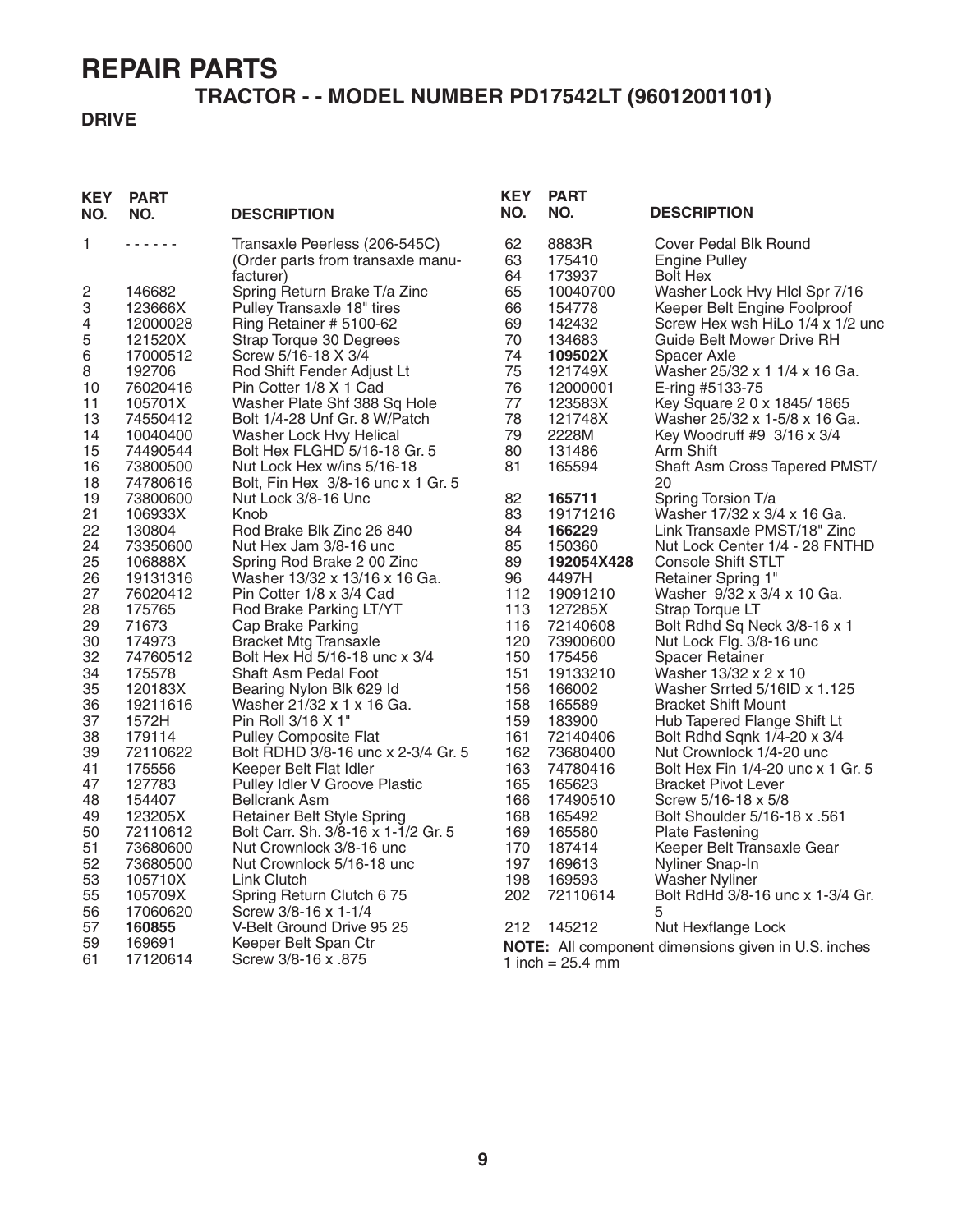**TRACTOR - - MODEL NUMBER PD17542LT (96012001101) STEERING ASSEMBLY**

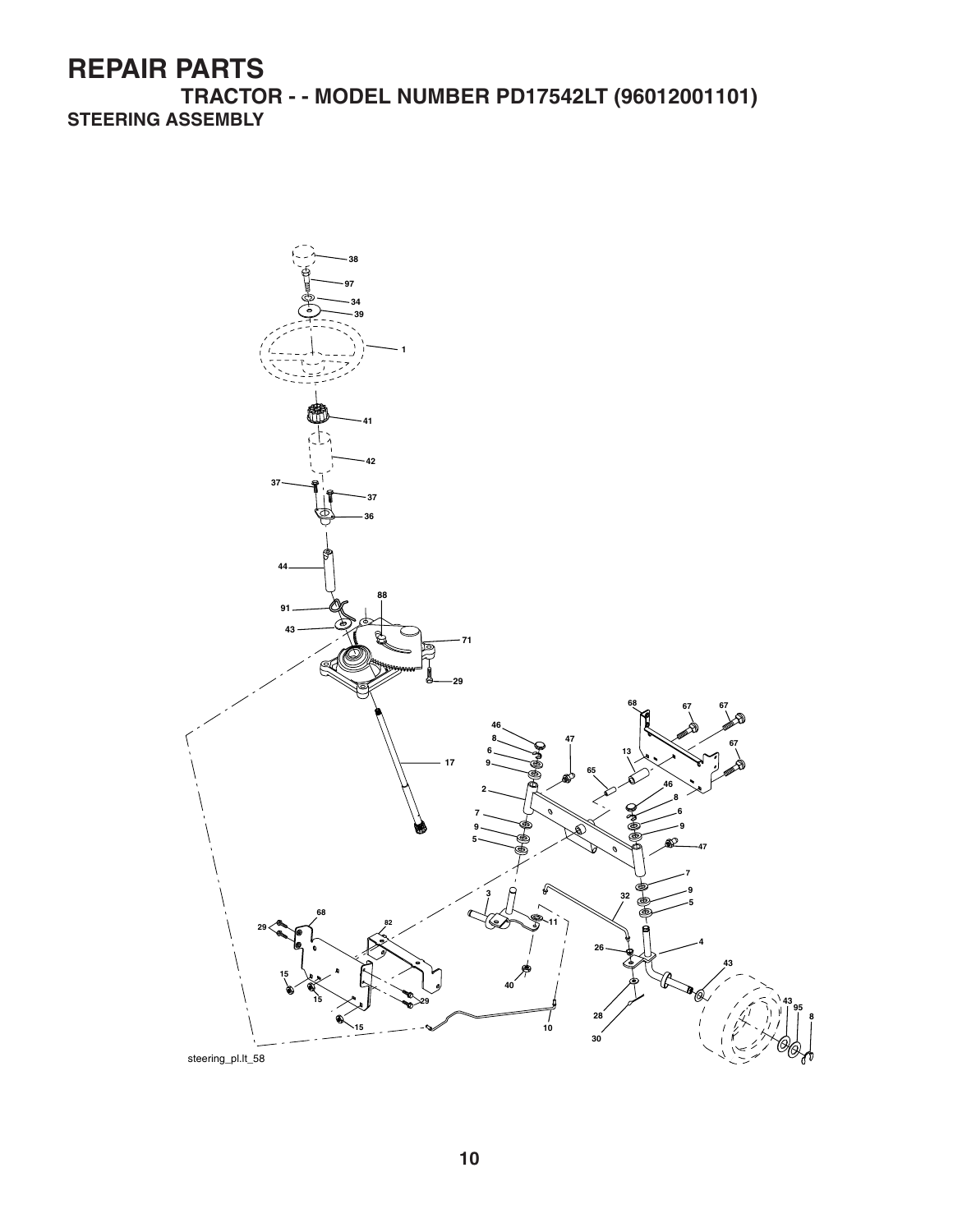#### **TRACTOR - - MODEL NUMBER PD17542LT (96012001101) STEERING ASSEMBLY**

| <b>KEY</b><br>NO. | <b>PART</b><br>NO.   | <b>DESCRIPTION</b>                                                 |
|-------------------|----------------------|--------------------------------------------------------------------|
| 1                 | 186780               | <b>Wheel Steering Auto Black</b>                                   |
| $\overline{c}$    | 175131               | Axle Asm Front                                                     |
| 3                 | 169840               | Spindle Asm Lh                                                     |
| 4<br>5            | 169839               | Spindle Asm Rh                                                     |
| 6                 | 6266H<br>121748X     | <b>Bearing Race Thrust Harden</b><br>Washer 25/32 x 1 5/8 x 16 Ga. |
| 7                 | 19272016             | Washer 27/32 x 1 1/4 x 16 Ga.                                      |
| 8                 | 12000029             | Ring Klip #t5304-75                                                |
| 9                 | 3366R                | <b>Bearing Col Strg Blk</b>                                        |
| 10                | 175121               | Link Drag Extended                                                 |
| 11                | 10040600             | Lockwasher                                                         |
| 13                | 136518               | <b>Spacer Bearing Axle Front</b>                                   |
| 15                | 145212               | Hex Flange Lock                                                    |
| 17                | 190753               | Shaft Asm Strg                                                     |
| 26<br>28          | 126847X              | <b>Bushing Rod Tie Blk Lt</b>                                      |
| 29                | 19131416<br>17000612 | Washer 13/32 x 7/8 x 16 Ga.<br>Screw 3/8-16 x 3/4                  |
| 30                | 76020412             | Pin                                                                |
| 32                | 192757               | Rod Tie Wire Form 19 75 Mech                                       |
| 34                | 10040500             | Washer Lock Hvy 5/16                                               |
| 36                | 155099               | Bushing Strg 5/8 Id Dash                                           |
| 37                | 152927               | Screw TT #10-32 x 5 x 3/8 Flange                                   |
| 38                | 192916               | Insert Cap Strg                                                    |
| 39                | 19113812             | Washer 11/32 ID x 2-3/8 OD 12 Gr.                                  |
| 40<br>41          | 73540600<br>186737   | <b>Nut Crownlock</b><br>Adaptor Wheel Strg .760                    |
| 42                | 145054X428           | <b>Boot Dash Steering</b>                                          |
| 43                | 121749X              | Washer 25/32 x 1 1/4 x 16 Ga.                                      |
| 44                | 190752               | <b>Extension Steering</b>                                          |
| 46                | 121232X              | Cap Spindle Fr Top Blk                                             |
| 47                | 183226               | <b>Fitting Grease</b>                                              |
| 65                | 160367               | Spacer Brace Axle                                                  |
| 67                | 72110618             | Bolt Rdhd Sq 3/8-16 unc x 2-1/4                                    |
| 68                | 169827               | <b>Brace Axle</b>                                                  |
| 71<br>82          | 175146<br>169835     | <b>Steering Asm</b><br><b>Bracket Susp Chassis Front</b>           |
| 88                | 175118               | Bolt Shoulder 7/16-20                                              |
| 91                | 175553               | <b>Clip Steering</b>                                               |
| 95                | 188967               | <b>Washer Hardened</b>                                             |
| 97                | 74780564             | Bolt 5/16-18 unc x 4" L Gr. 5                                      |

**NOTE:** All component dimensions given in U.S. inches 1 inch  $= 25.4$  mm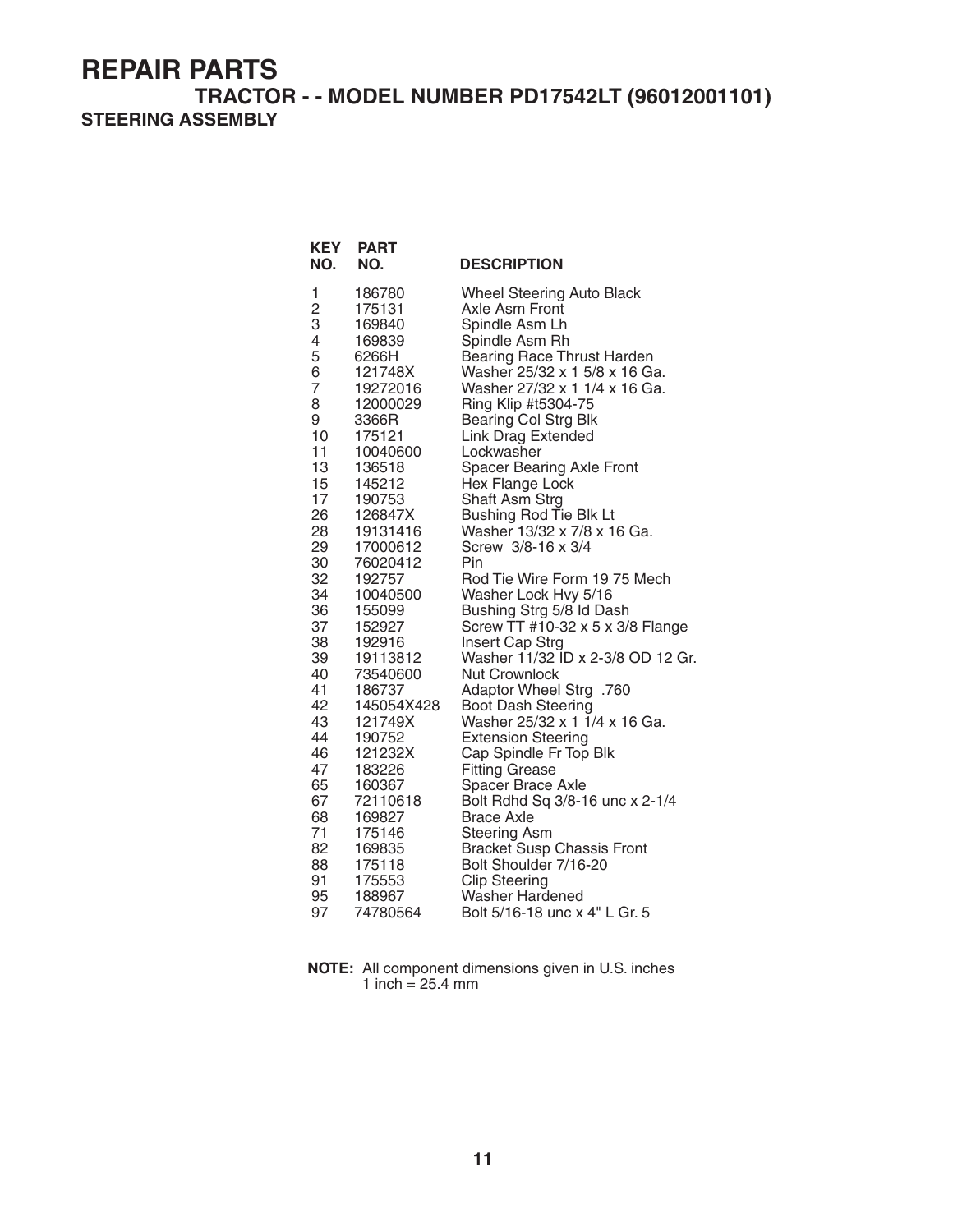**TRACTOR - - MODEL NUMBER PD17542LT (96012001101)**

**ENGINE**



engine-bs.1cyl\_49

| <b>KEY</b><br>NO. | <b>PART</b><br>NO. | <b>DESCRIPTION</b>                                                                                                                           |
|-------------------|--------------------|----------------------------------------------------------------------------------------------------------------------------------------------|
| 1<br>2<br>3       | 170551<br>17720408 | Control Throttle / Choke Flag<br>Screw Hex Thd Cut 1/4-20 x 1/2<br>Engine Briggs Model 31C707<br>(Order Parts From Engine Manu-<br>facturer) |
| 4                 | 137352             | Muffler Exhaust B&S Lt                                                                                                                       |
| 13                | 165291             | Gasket 1 313 Id Tin Plated                                                                                                                   |
| 14                | 148456             | Tube Drain Oil Easy                                                                                                                          |
| 23                | 169837             | Shield Browning/Debris Guard                                                                                                                 |
| 29                | 137180             | <b>Arrestor Spark</b>                                                                                                                        |
| 31                | 187750             | Tank Fuel 1 25 Fr                                                                                                                            |
| 32                | 140527             | Cap Asm Fuel W/sym Vented                                                                                                                    |
| 33                | 123487X            | Clamp Hose Blk                                                                                                                               |

| <b>KEY</b><br>NO. | <b>PART</b><br>NO. | <b>DESCRIPTION</b>               |
|-------------------|--------------------|----------------------------------|
| 37                | 137040             | Line Fuel 20"                    |
| 38                | 181654             | Plug Drain Oil Easy              |
| 40                | 124028X            | Bushing Snap Nyl Blk Fuel Line   |
| 44                | 17670412           | Screw Hexwsh Thdrol 1/4-20 x 3/4 |
| 45                | 17000612           | Screw Hex Wsh Thdrol 3/8-16      |
| 46                | 19091416           | Washer 9/32 X 7/8 X 16 Ga.       |
| 62                | 10010500           | <b>Washer Split</b>              |
| 72                | 71070512           | Screw Hex Hd Cap 5/16-18 x 3/4   |
| 78                | 17060620           | Screw Thdrol 3/8-16 x 1-1/4      |
| 81                | 73510400           | Nut Keps Hex 1/4-20 unc          |

**NOTE:** All component dimensions given in U.S. inches 1 inch =  $25.4 \, \text{mm}$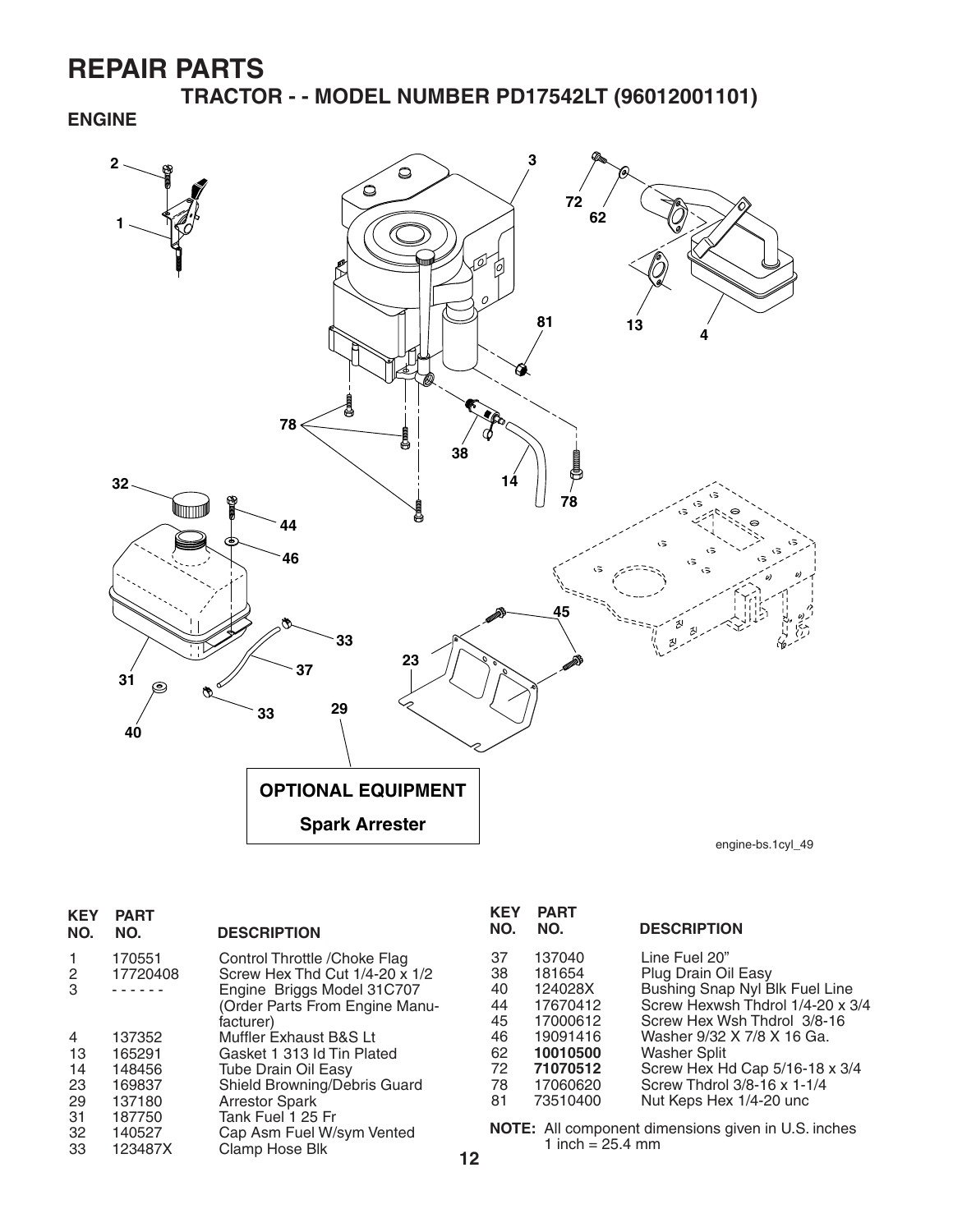**TRACTOR - - MODEL NUMBER PD17542LT (96012001101) SEAT ASSEMBLY**



| <b>KEY</b><br>NO. | <b>PART</b><br>NO. | <b>DESCRIPTION</b>                 |
|-------------------|--------------------|------------------------------------|
| 1                 | 175389             | Seat                               |
| 2                 | 140551             | Bracket Pnt Pivot Seat (blk)       |
| 3                 | 188978             | Bolt                               |
| 4                 | 189116             | Washer 13/32 x 1 x 10 Ga.          |
| 5                 | 184774             | Clip Push-In Hinged                |
| 6                 | 73800600           | Nut                                |
| 7                 | 124181X            | Spring Seat Cprsn 2 250 Blk Zi     |
| 8                 | 17000616           | Screw 3/8-16 x 1.5                 |
| 9                 | 19131614           | Washer 13/32 x 1 x 14 Ga.          |
| 10                | 182493             | Pan Pnt Seat (blk)                 |
| 12                | 174648             | <b>Bracket Pnt Mounting Switch</b> |
| 13                | 121248X            | Bushing Snap Blk Nyl 50 ld         |
|                   |                    |                                    |

| <b>KEY</b><br>NO.                                        | <b>PART</b><br>NO.                                                                                            | <b>DESCRIPTION</b>                                                                                                                                                                                                                                                                  |
|----------------------------------------------------------|---------------------------------------------------------------------------------------------------------------|-------------------------------------------------------------------------------------------------------------------------------------------------------------------------------------------------------------------------------------------------------------------------------------|
| 14<br>15<br>16<br>17<br>21<br>22<br>23<br>24<br>25<br>26 | 72050412<br>134300<br>121250X<br>123976X<br>171852<br>73800500<br>71110814<br>19171912<br>127018X<br>10040800 | Bolt Rdhd Sht Nk 1/4-20 x 1-1/2<br>Spacer Split 28 x 96 Yel Zinc<br>Spring Cprsn 1 27 Blk Pnt<br>Nut Lock 1/4 Lge Flg Gr. 5 Zinc<br>Bolt Shoulder 5/16-18 unc Blkz-2A<br>Nut<br><b>Bolt Hex Black</b><br>Washer 17/32 x 1-3/16 x 12 Ga.<br>Bolt Shoulder 5/16-18 x 62<br>Lockwasher |
| NOTE·                                                    |                                                                                                               | All component dimensions given in LLS inches                                                                                                                                                                                                                                        |

13 121248X Bushing Snap Blk Nyl 50 Id **NOTE:** All component dimensions given in U.S. inches 1 inch = 25.4 mm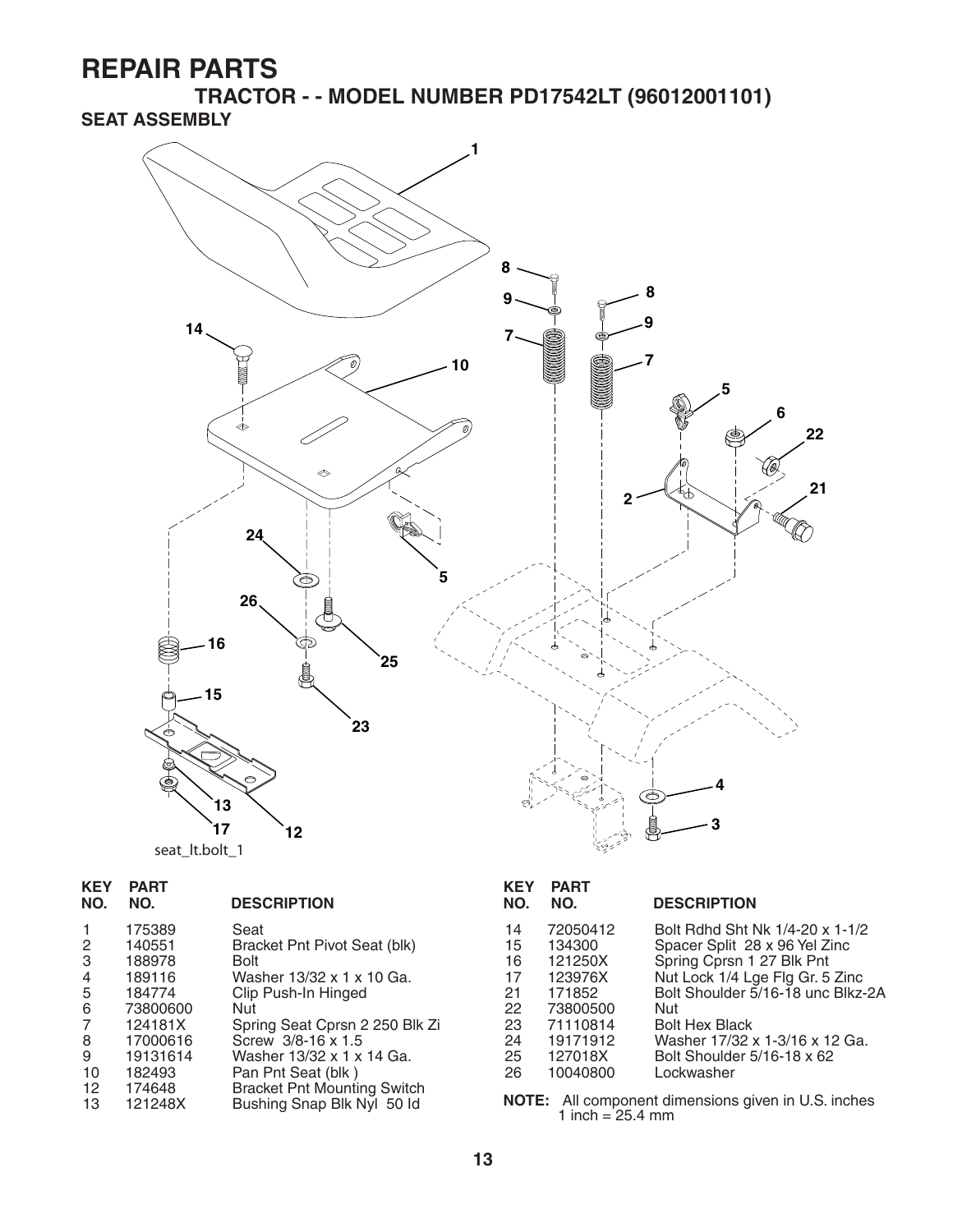**TRACTOR - - MODEL NUMBER PD17542LT (96012001101) MOWER DECK**

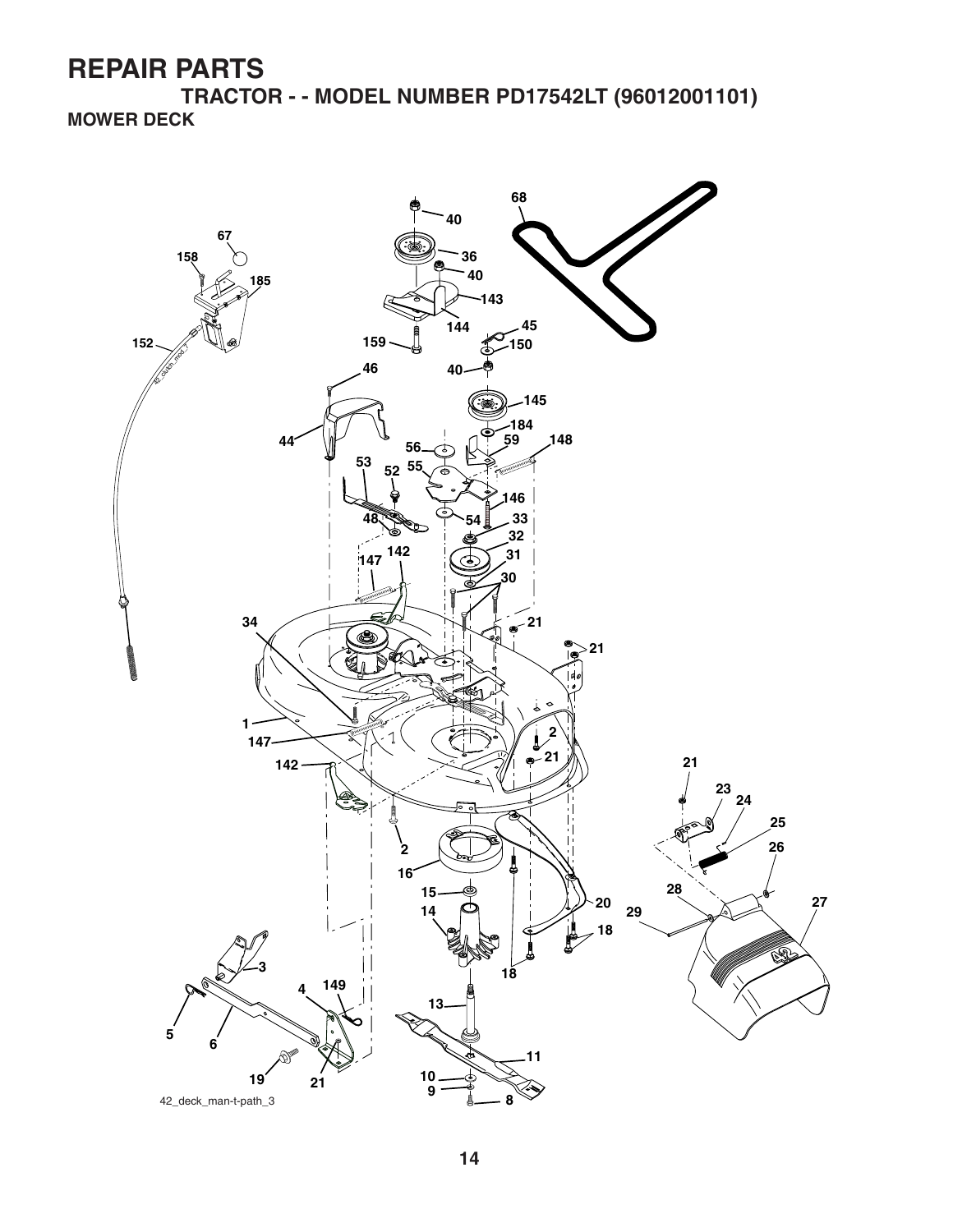#### **TRACTOR - - MODEL NUMBER PD17542LT (96012001101) MOWER DECK**

| <b>KEY</b><br>NO. | <b>PART</b><br>NO. | <b>DESCRIPTION</b>                             | <b>KEY</b><br>NO. | <b>PART</b><br>NO. | <b>DESCRIPTION</b>                                         |
|-------------------|--------------------|------------------------------------------------|-------------------|--------------------|------------------------------------------------------------|
| 1                 | 165892             | Mower Deck Assembly, 42"                       | 36                | 131494             | Pulley, Idler, Flat                                        |
| 2                 | 72140506           | <b>Bolt</b>                                    | 37                | 19131316           | Washer 13/32 x 13/16 x 16 Ga.                              |
| 3                 | 138017             | Bracket Asm Fr. Sway Bar 3/42                  | 40                | 73900600           | Nut                                                        |
| 4<br>5            | 165460             | Bracket Asm Deck 42" Sway Bar                  | 44                | 140088<br>4497H    | Guard, Mandrel, LH<br>Retainer                             |
| 6                 | 4939M<br>178024    | <b>Retainer Spring</b><br><b>Bar Sway Deck</b> | 45<br>46          | 137729             | Screw, Thdrol 1/4-20 x 5/8 T                               |
| 8                 | 850857             | Bolt 3/8-24 x 25 Gr. 8 patched                 | 48                | 133944             | Washer, Hardened                                           |
| 9                 | 10030600           | Washer, Lock                                   | 52                | 139888             | Bolt, Shoulder 5/16-18 unc                                 |
| 10                | 140296             | Washer, Hardened                               | 53                | 184907             | Arm Assembly, Pad, Brake                                   |
|                   |                    | (The following blades are available)           | 54                | 178515             | Washer, Hardened                                           |
| 11                | 134149             | Blade, 42" Mulching Std                        | 55                | 155046             | Arm, Idler                                                 |
|                   |                    | (For mulching mowers only)                     | 56                | 165723             | Spacer, Retainer                                           |
| $\sim$ $\sim$     | 139775             | Blade, 42" Mulching Premium                    | 59                | 141043             | <b>Guard TUV Idler</b>                                     |
|                   |                    | (For better wear when mulching                 | 67                | 106932X            | Knob                                                       |
| $\sim$ $\sim$     | 138971             | Blade, 42" Hi-Lift                             | 68                | 144959             | V-Belt, 42" Mower                                          |
|                   |                    | (For bagging or discharging)                   | 142               | 165890             | Arm Spring Brake Mower                                     |
| 13                | 137645             | Shaft Assembly, Mandrel, Vented                | 143               | 157109             | Bracket Arm Idler 42"                                      |
| 14                | 128774             | Housing, Mandrel, Vented                       | 144               | 158634             | Keeper Belt 42" Clutch Cable                               |
| 15                | 110485X            | Bearing, Ball, Mandrel                         | 145               | 165888             | <b>Pulley Idler Flat</b>                                   |
| 16                | 174493             | Stripper, Mandrel Deck                         | 146               | 171977             | Bolt Carriage Idler                                        |
| 18                | 72140505           | Bolt, Carriage 5/16-18 x 5/8                   | 147               | 131335             | <b>Spring Extension</b>                                    |
| 19                | 132827             | Bolt, Shoulder                                 | 148               | 169022             | Spring Return Idler                                        |
| 20                | 159770             | Baffle, Vortex                                 | 149               | 165898             | <b>Retainer Spring Yellow</b>                              |
| 21                | 73680500           | Nut                                            | 150               | 19091210           | Washer 9/32 x 3/4 x 10 Ga.                                 |
| 23                | 177563             | Bracket, Deflector Mower 42"                   | 152               | 169676             | Clutch Cable 42"                                           |
| 24                | 105304X            | Cap, Sleeve 80 x 112 Blk Mower                 | 158               | 17720408           | Screw Hex Thd Cut 1/4-20 x 1/2                             |
| 25                | 123713X            | Spring, Torsion, Deflector 2 52                | 159               | 72140614           | Bolt Rdhd Sqn 3/8-16 unc x 1-3/4                           |
| 26                | 110452X            | Nut, Push Phos & Oil                           | 184               | 19131410           | Washer 13/32 x 7/8 x 10 Ga.                                |
| 27                | 130968X428         | Shield, Deflector 42" Blk                      | 185               | 188234             | Head Asm Cable Clutch                                      |
| 28                | 19111016           | Washer 11/32 x 5/8 x 16 Ga.                    | $\sim$ $\sim$     | 130794             | Mandrel Assembly (Includes                                 |
| 29                | 131491             | Rod, Hinge 42" 6 75 W/G                        |                   |                    | Housing, Shaft and Shaft Hard-                             |
| 30                | 173984             | <b>Screw Thdrol Washer Head</b>                |                   |                    | ware Only-Pulley Not Included)                             |
| 31                | 187690             | Washer, Spacer Mower Vented                    | $ -$              | 171639             | Replacement Mower, Complete                                |
| 32                | 153535             | Pulley, Mandrel                                |                   |                    | <b>NOTE:</b> All component dimensions given in U.S. inches |
| 33                | 178342             | Nut, Toplock 9/16 Flange                       |                   | 1 inch = $25.4$ mm |                                                            |
| 34                | 72110612           | <b>Bolt</b>                                    |                   |                    |                                                            |